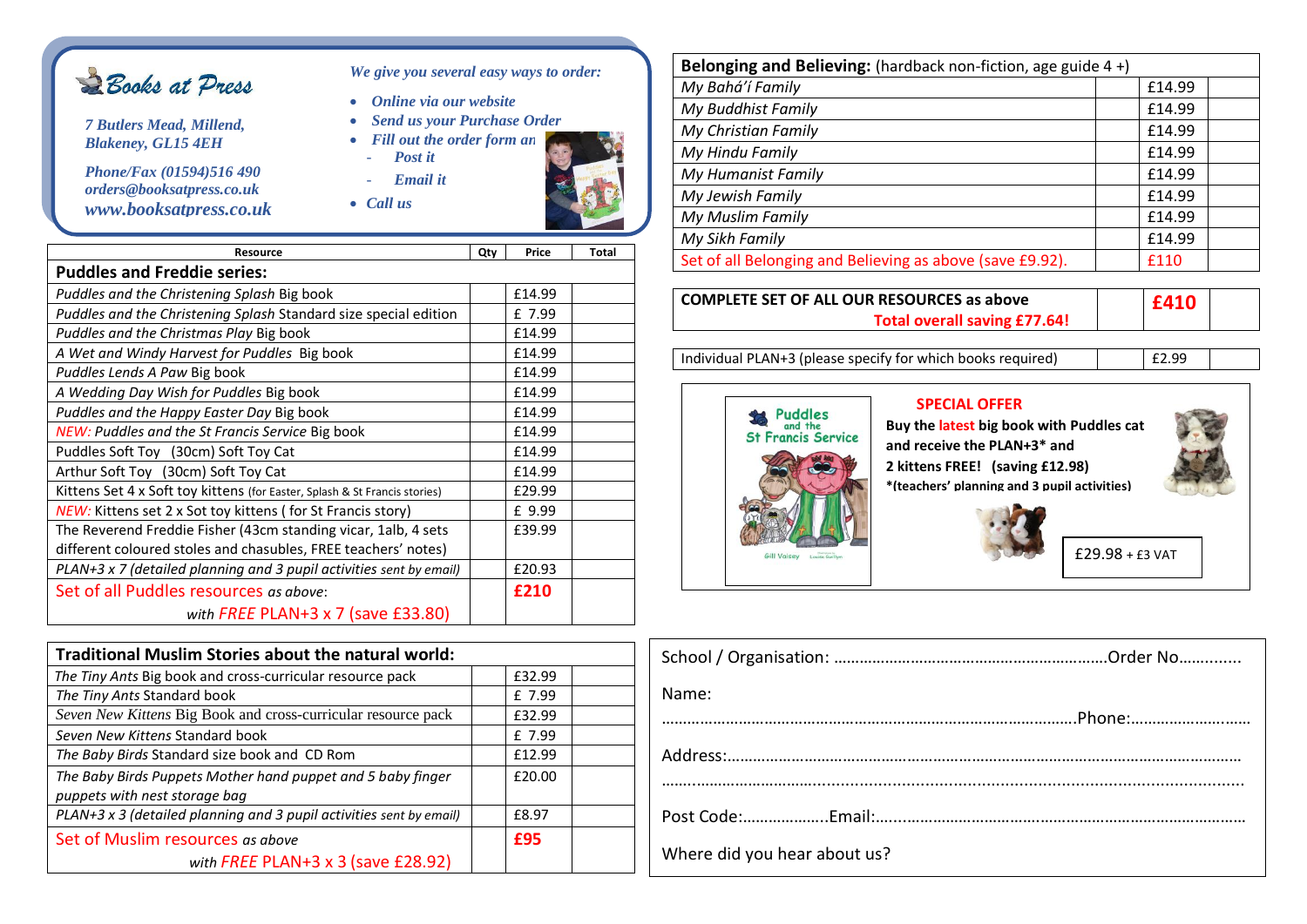| <b>Exploring Clothes People Wear</b> (age guide $3 +$ )     |        |  |
|-------------------------------------------------------------|--------|--|
| The Swirling Hijaab (fiction, age guide 3 +) (paperback)    | £8.99  |  |
| Hats of Faith (boardbook)                                   | £7.99  |  |
| The Clothes We Wear My World Series - see below (paperback) | £6.99  |  |
| Hats Off! (paperback)                                       | £6.99  |  |
| Set of 4 books as above - save £1.96                        | £29.00 |  |

## **Cultural Education:**

| My World Your World: (Paperback, non-fiction, age guide 6+) |        |  |  |
|-------------------------------------------------------------|--------|--|--|
| The Food We Eat                                             | £6.99  |  |  |
| <b>Celebrations and Special Days</b>                        | £6.99  |  |  |
| A Place To Call Home                                        | £6.99  |  |  |
| <b>Time For School</b>                                      | £6.99  |  |  |
| The Clothes We Wear                                         | £6.99  |  |  |
| <b>Everybody Needs Water</b>                                | £6.99  |  |  |
| Time To Play                                                | £6.99  |  |  |
| How We Get Around                                           | £6.99  |  |  |
| Set of 8 as above: buy 7 get 1 FREE! (Save £6.99)           | £48.93 |  |  |

| Stories Set In Different Countries: (Paperback, non-fiction, age guide 4+) |  |       |  |
|----------------------------------------------------------------------------|--|-------|--|
| Farmer Falgu Goes Kite Flying                                              |  | £6.99 |  |
| Farmer Falgu Goes to the Kumbh Mela                                        |  | £6.99 |  |
| Fatou Fetch The Water                                                      |  | £7.99 |  |

## **Wellbeing and Mental Health:**

| JJ's Journey Into The Wise Wood | £6.99 |  |
|---------------------------------|-------|--|

| <b>Total Order Cost</b>                                                              |  |
|--------------------------------------------------------------------------------------|--|
| P&P: The most economical cost of P&P will be added to your invoice.                  |  |
| (To enclose a cheque, please check P&P by phone or see website).                     |  |
| Sub Total                                                                            |  |
| VAT (20% on P&P, cats, kittens, vicar, and puppets.)                                 |  |
| $\Box$ Cheque enclosed made payable to Books@Press/Gill Vaisey                       |  |
| Please invoice (schools, LAs, Church Dioceses and other official organisations only) |  |

| Name:                        |
|------------------------------|
|                              |
|                              |
|                              |
|                              |
|                              |
| Post Code:                   |
|                              |
| Where did you hear about us? |
|                              |
|                              |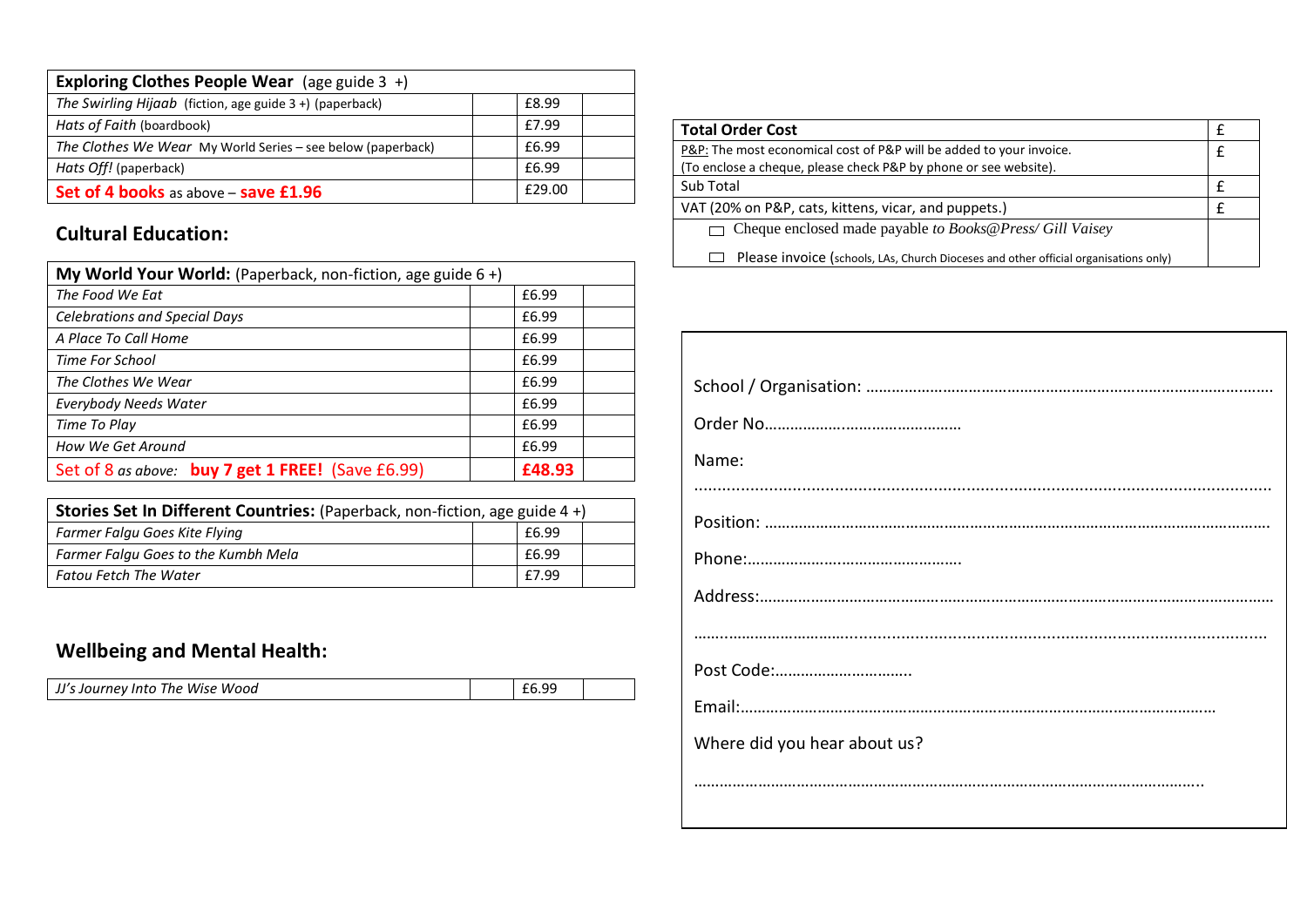

## **Transform Your RE with Belonging and Believing**

This wonderful new series explores the lived experience of a five-year old child, their family and community.

The series reflects 8 different religions and worldviews. .

| <b>Resource</b>                                                                  | Qty | <b>Price</b> | <b>Total</b> |
|----------------------------------------------------------------------------------|-----|--------------|--------------|
| <b>Belonging and Believing: (Hardback books)</b>                                 |     |              |              |
| My Bahá'í Family                                                                 |     | £14.99       |              |
| My Buddhist Family                                                               |     | £14.99       |              |
| My Christian Family                                                              |     | £14.99       |              |
| My Hindu Family                                                                  |     | £14.99       |              |
| My Humanist Family                                                               |     | £14.99       |              |
| My Jewish Family                                                                 |     | £14.99       |              |
| My Muslim Family                                                                 |     | £14.99       |              |
| My Sikh Family                                                                   |     | £14.99       |              |
| Set of all Belonging and Believing as above                                      |     | £110         |              |
| (save £9.92). Plus P&P at £8.50 (for up to 4 sets                                |     |              |              |
| - the most economical P&P cost will be applied to orders<br>greater than 4 sets) |     |              |              |

*www.booksatpress.co.uk*



Books at Press

*7 Butlers Mead, Millend, Blakeney, GL15 4EH*

*Phone/Fax (01594)516 490 orders@booksatpress.co.uk www.booksatpress.co.uk* *We give you several easy ways to order:*

- *Online via our website*
- *Send us your Purchase Order*
- *Fill out the order form and* 
	- *Post it*
	- *Email it*
- *Call us*



| Where did you hear about us? |
|------------------------------|
|                              |